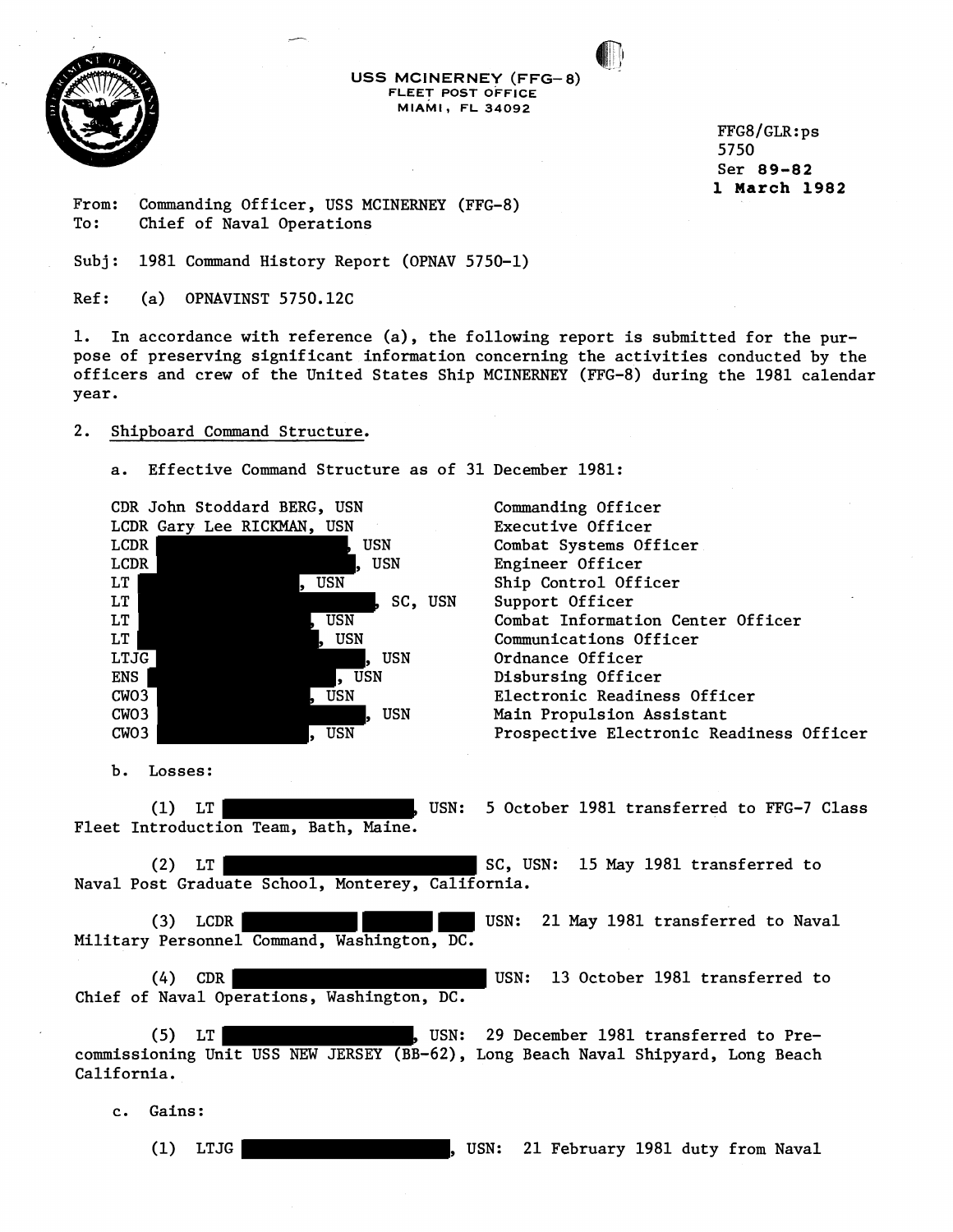Gunners Mate School, Dam Neck, Virginia Beach, Virginia.

(2) LT SC, USN: 24 April 1981 duty from Naval Supply Corps School, Athens, Georgia.

(3) LT (3) LT , USN: 4 May 1981 duty from Naval Education and Training Center, Newport, Rhode Island.

(4) LT German May 1981 duty from Naval Education and Training Center, Newport, Rhode Island.

(5) ENS USN: 31 August 1981 duty from Naval Supply Corps School, Athens, Georgia.

(6) LCDR Gary Lee RICKMAN, USN: 12 October 1981 duty from USS DALE (CG-19).

(7) CW03 WEBS COMPUTE: USN: 24 December 1981 duty from Fleet Combat Training Center Atlantic, Dam Neck, Virginia. Prospective Electronic Readiness Officer.

## 3. Histrocial Narrative.

Since 6 January 1981, United States Ship MCINERNEY (FFG-8) has been employed in support of the Chief of Naval Operations (CNO) Project 189; the Operational and Technical Evaluation of the SH-60B SEAHAWK Light Airborne Multi-Purpose System (LAMPS) MK-111 aircraft and associated shipboard systems, including the Rapid Assist Securing and Traverse (RAST) System. Operations and Technical Evaluations of CNO Project 189 included flight envelope development, ship-aircraft sensor interphase, Open-Ocean Antisubmarine Warfare (ASW) scenarios (including the first MK-46 torpedo dropped by a SH-60B aircraft), Over-The-Horizon Detection and Targetting, communications relay, medical evacuation, and hot in-flight refueling (HIFR) evolutions. In support of the evaluation program, many of the flight evolutions, particularly during the flight envelope development were deliberately conducted under adverse weather conditions and in high sea states.

During 1981, 1008 helicopter landings were made on MCINERNEY including 242 night landings. This constituted 468.4 flight hours. Seven of these landings were in-flight emergencies or conducted under emergency conditions. The timely and correct response by ship's company were instrumental in averting possible disaster. This experience will determine standard operating procedures for the fleet introduction of the LAMPS MK-III Weapon System. MCINERNEY is presently the first and only frigate/destroyer type warship within the United States Navy to have embarked, supported, and operated a two aircraft LAMPS MK-I11 detachment.

### 4. Chronological Order of Events:

1981

06 January

Underway from Mayport, Florida enroute Jacksonville Operating Areas (JAXOAS) in support of SH-GOB "SEAHAWK" aircraft Flight Envelope Development.

07 January Following take-off on the first flight of the day, SH-GOB BUN0 161169 experienced Automatic Flight Control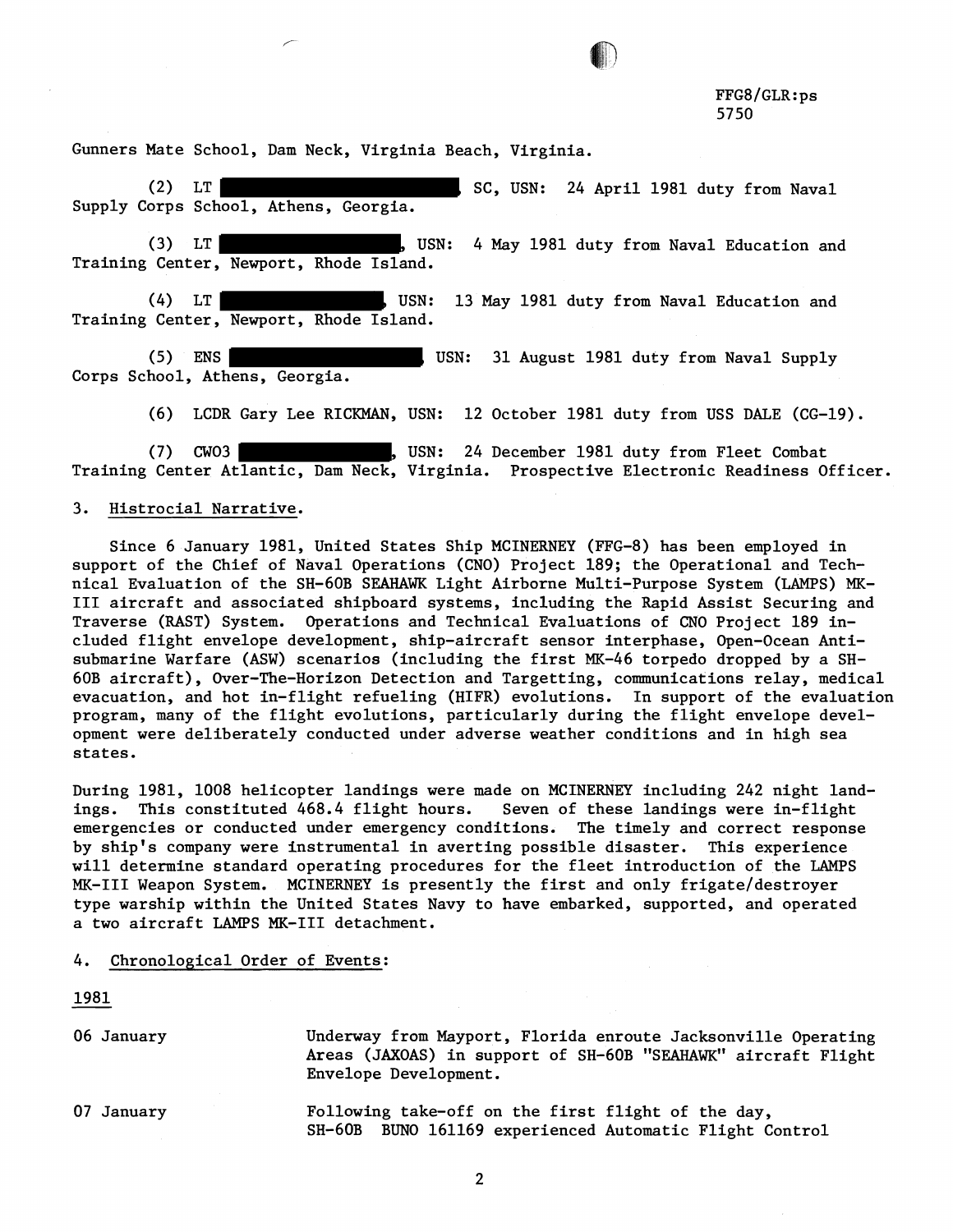

System (AFCS) malfunctions. The AFCS malfunction forced MCINERNEY to return to Mayport, Florida in order to allow cantractor personnel to further troubleshoot the aircraft.

09 January

14 January

19 **January** 

Underway from Mayport, Florida enroute JAXOAS in support of Flight Envelope Development.

Underway from Mayport, Florida enroute JAXOAS in support

While maneuvering to obtain envelope data, a combination of a 26 **degree** roll and a cresting swell wave caused both port and starboard flight deck edge safety net frames to crack at their support braces. Upon closer emestigatim by ship's personnel, it was discovered that mly three of fourteen **deck** edge safety nets remained intact. This accident precluded further at-sea

Inport Mayport, Florida. With the existing **data** collected, a preliminary flight emrelope for FFG-8/SH-60B

Commenced LAMPS MK-III Ship/Air Shakedown preparations.

Underway fran Mayport, Florida enroute JAXOAS in support

LAMPS MK-III Flight Envelope Development testing.

For the first time, a maneuvering, straightening, and traversing evolution **was** cmducted while the ship **was**  experiencing rolls. With the SH-GOB aircraft in the starboard Rapid Securing Device (RSD), the ship exper-

Inport Mayport, Florida.

Underway £ran Mayport, Florida enroute JAXOAS in support of Flight Envelope Development.

of Flight Ehvelope Develapment.

ienced rolls up to 12 degrees.

22 January **Inport** Mayport, Florida.

28 Jarmary

31 January

01 February

02 February

06 February

11 February

13 February Inport Mayport, Florida.

17 February Underway from Mayport, Florida enroute JAXOAS in support of LAMPS MK-I11 Ship/Air **Shakedown** training.

flight operations was promulgated.

Flight deck edge safety nets repaired.

of LAMPS MK-I11 Ship/Air Shakedown training.

19 February Inport Mayport, **Florida.** LAMPS MK-111 Ship/Air Shakedown training successfully completed.

22 February Underway from Mayport, Florida enroute to the Atlantic Underwater Testing and Evaluation Center **(AUTEC)** , Andros Island, Bahamas in support of CNO Project 189.

3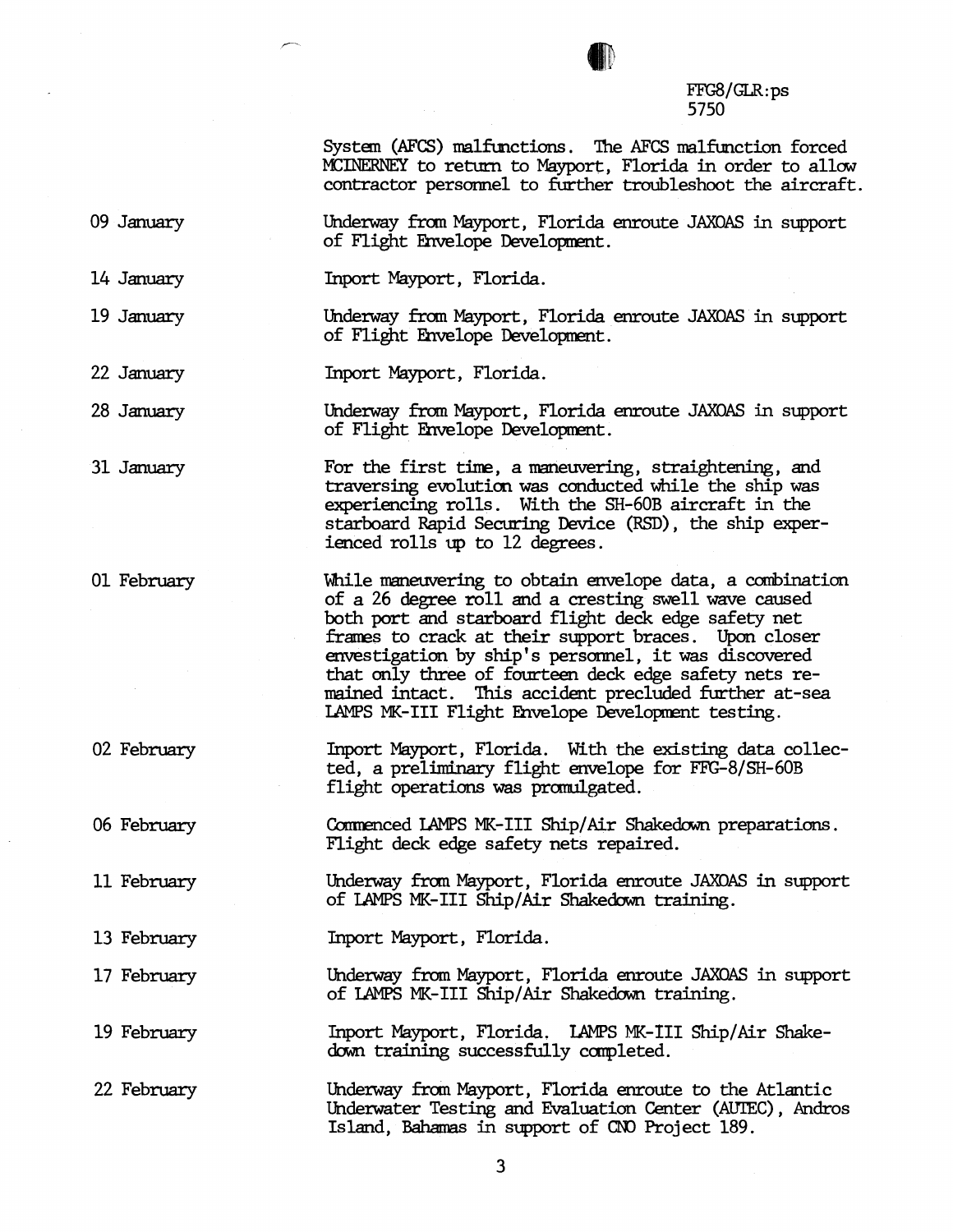

27 February

03 **March** 

06 **March** 

07 **March** 

Both embarked SH-60B "SEAHAWK" helicopters were flown off MCINERNEY to the Sikorsky facility located in West Palm **Beach,** Florida in order to undergo required **main**tenance inspections.

Underway from Freeport, Bahamas enroute AUTEC Opera-

Inport Freeport, Bahamas. Refuel and crew rest.

Inport Port Canaveral, Florida.

Underway from Port Canaveral, Florida enroute Mayport, Florida.

Inport Mayport, Florida.

ting **Areas.** 

**Underway** from Mayport, Florida enroute **AUIEC** Operating **Areas.** 

12 **March** 

11 **March** 

Aircraft BUNO 161173 arrived back on board from the Sikorsky facility, West Palm **Beach,** Florida. Aircraft BUN0 161172 not available **due** to stabilator and center**box** problems.

Post flight inspection of BUNO 161173 revealed structural damage to the rotor head. MCINERNEY proceeded to Mayport, Florida. Scheduled **AUIEC** operations (12- 15 **March)** are cancelled.

14 March Inport Mayport, Florida.

16 - 20 **March**  Harpoon Certification Visit.

22 - 28 **March**  Gas Turbine Mobile Team Training (MIT) Visit.

23 March **Underway** from Mayport, Florida enroute **AUIEC** Operating Areas.

29 **March**  Inport Freeport, Bahamas. Brief stop for fuel.

31 **March**  Underway from Freeport, Bahamas enroute AUTEC Operating **Areas** in support of CNO Project 189.

02 April Departed **AUEC** Operating **Areas** enroute Mayport, Florida.

03 April Import Mayport, Florida.

06 April

**Underway** from **Mayport,** Florida enroute Charleston Operating Areas in support of LAMPS MK-III Open-Ocean ASW Testing/CNO Project 189. Open-ocean testing phase objectives were to provide COMOPTEVFOR observors with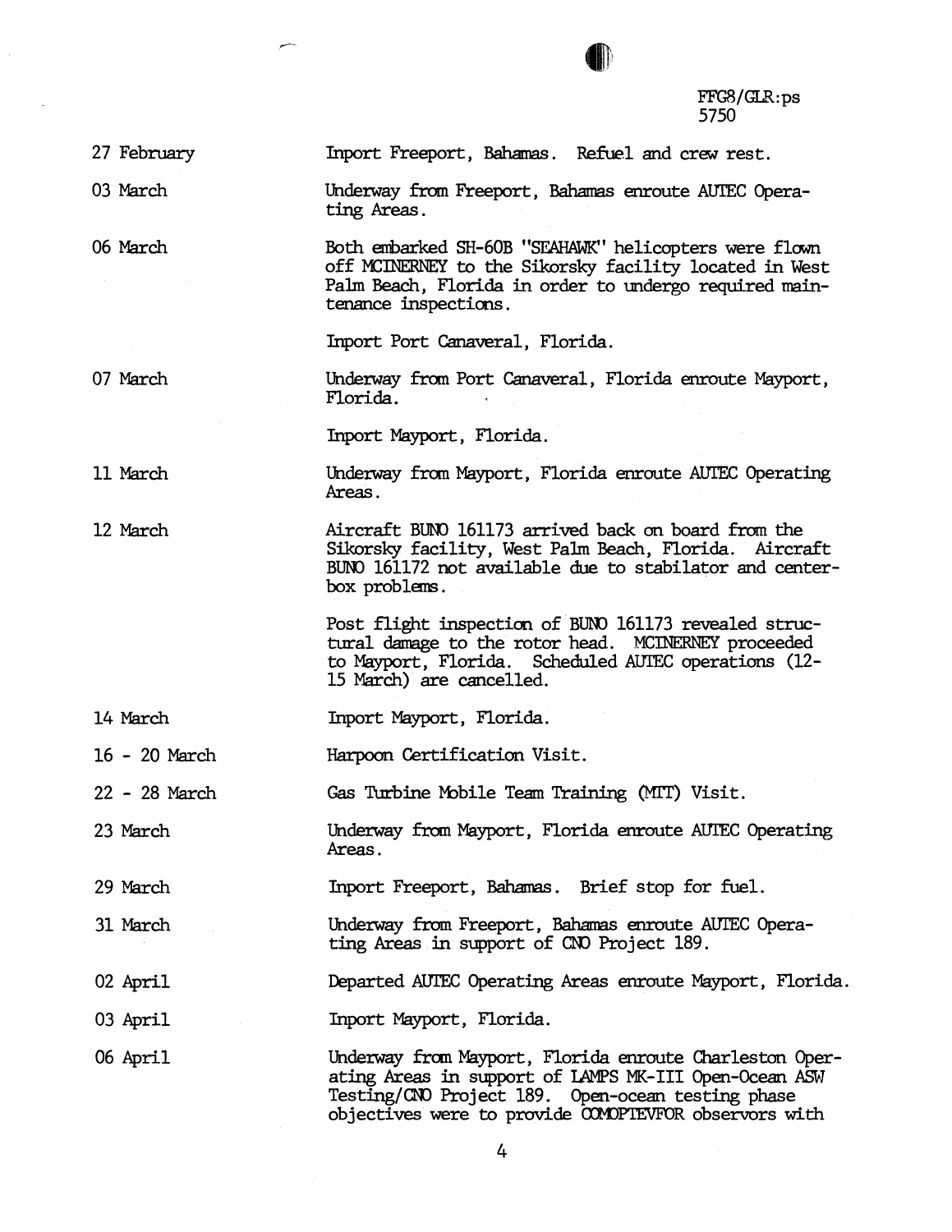a technical assessment of the LAMPS MK-III system capabilities in the redetection, classification, and subsequent simlated attack of a target SSN in an open ocean ASW scenario.

- 10 April Tnport Mayport, Florida.
- 13 April Underway from Mayport, Florida enroute Charleston Operating **Areas** in support of Open-Ocean LAMPS MK-111 Testing/CNO Project 189.
- 16 April Inport Mayport, Florida.

18 - 23 April Gas Turbine Mobile Training Team (MIT) Visit.

20 April Underway from Mayport, Florida enroute **JAXQAS** in support of Gas **Turbine** MIT evolutions and CNO Project 189.

21 - 22 April Conducted electronic support measures functional flight testing utilizing the services of EMPASS aircraft.

23 April

Inport Mayport, Florida.

Conducted aircraft fly-off.

Open-Ocean Testing **Phase** of CNO Project 189 successfully completed.

- 27 April Underway from Mayport, Florida in support of CNO Proj ect 189.
- 28 April Inport Mayport, Florida.
- 06 May

Underway from Mayport, Florida enroute **JAXOAS** in support of the underway phase of the Operational Propulsion Plant Examination (OPPE).

- 07 May Inport Mayport, Florida.
- 19 May Admiral A. J. WHITTLE, USN, Chief of Naval Material visits **on** board.
- 21 May Underway fram Mayport, Florida enroute to the **Bermuda**  Operating **Areas.** Subject testing is delayed due to mechanical difficulties with embarked LAMPS MK-III aircraft. Proceeded to homeport.

23 May

Inport Mayport, Florida.

Aircraft discrepancies were corrected. Commenced CND Project 189 Phase OT-II/RAST System Operational Evaluation and OT-IIA/IAMPS MK-III System Operational Evaluation.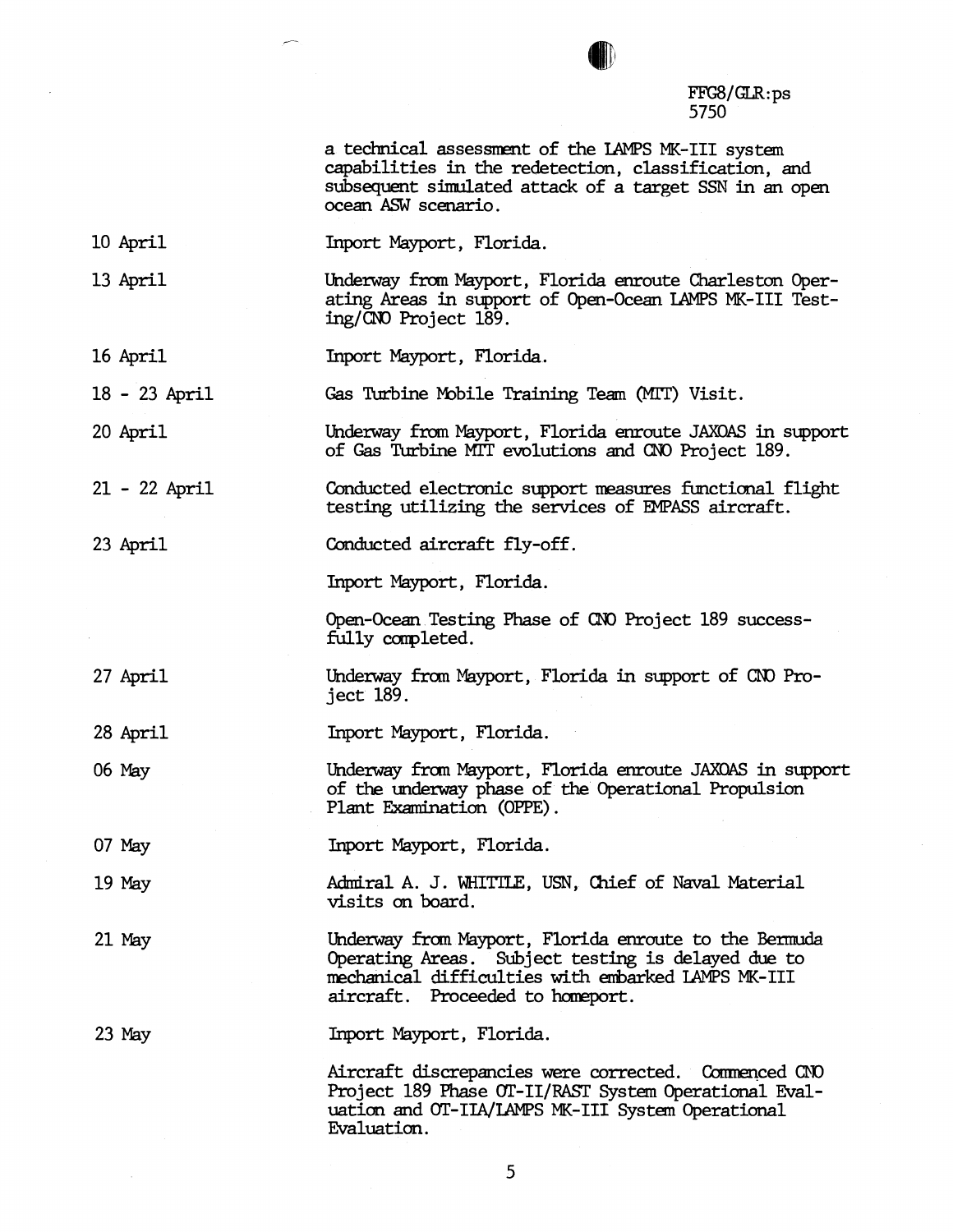FFG8/GLR:ps<br>5750

| $26 - 28$ May  | Conducted at-sea flight evolutions in the Bermuda<br>Operating Areas in support of CNO Project 189.                                                                                     |
|----------------|-----------------------------------------------------------------------------------------------------------------------------------------------------------------------------------------|
| $28$ May       | Inport Naval Air Station (NAS) Armex, Bermuda.                                                                                                                                          |
| 01 June        | Underway from NAS Armex, Bermuda enroute to Mayport,<br>Florida.                                                                                                                        |
| 03 June        | Inport Mayport, Florida.                                                                                                                                                                |
| 04 June        | Communications Readiness Assist Team (CRAT) Visit.                                                                                                                                      |
| 10 June        | Underway from Mayport, Florida enroute to the Bermuda<br>Operating Areas.                                                                                                               |
| 13 June        | Conducted underway replenishment with USNS MARIAS (TAO-57).                                                                                                                             |
| $13 - 17$ June | Conducted three ASW events with USS GARCIA (FF-1040).<br>This was the first time that the LAMPS MK-III Weapon<br>System was utilized in conjunction with a Towed Array<br>System (TAS). |
| 18 June        | Inport Norfolk, Virginia. Conducted aircraft fly-off.                                                                                                                                   |
| 19 June        | Underway from Norfolk, Virginia enroute to Wilmington,<br>North Carolina.                                                                                                               |
| 21 June        | Inport Wilmington, North Carolina in support of the<br>United States Navy's participation in the 40th birth-<br>day celebration of the USS NORTH CAROLINA (BB-55).                      |
| 24 June        | Underway from Wilmington, North Carolina enroute to<br>Mayport, Florida.                                                                                                                |
| 25 June        | Inport Mayport, Florida.                                                                                                                                                                |
| 26 June        | Underway from Mayport, Florida enroute Independent<br>Steaming Evolutions (ISE) within the JAXOA.                                                                                       |
|                | Inport Mayport, Florida.                                                                                                                                                                |
| 06 July        | Commenced Intermediate Maintenance Availability (IMAV).<br>IMAV scheduled to end 18 August.                                                                                             |
| 17 July        | Host ship for HMS ANTELOPE (F-170) during her visit<br>to Mayport, Florida.                                                                                                             |
| $20 - 24$ July | Safety Survey conducted.                                                                                                                                                                |
| 21 July        | Medical Administrative Inspection conducted.                                                                                                                                            |
| 18 August      | Completed IMAV.                                                                                                                                                                         |

 $\bar{\mathcal{A}}$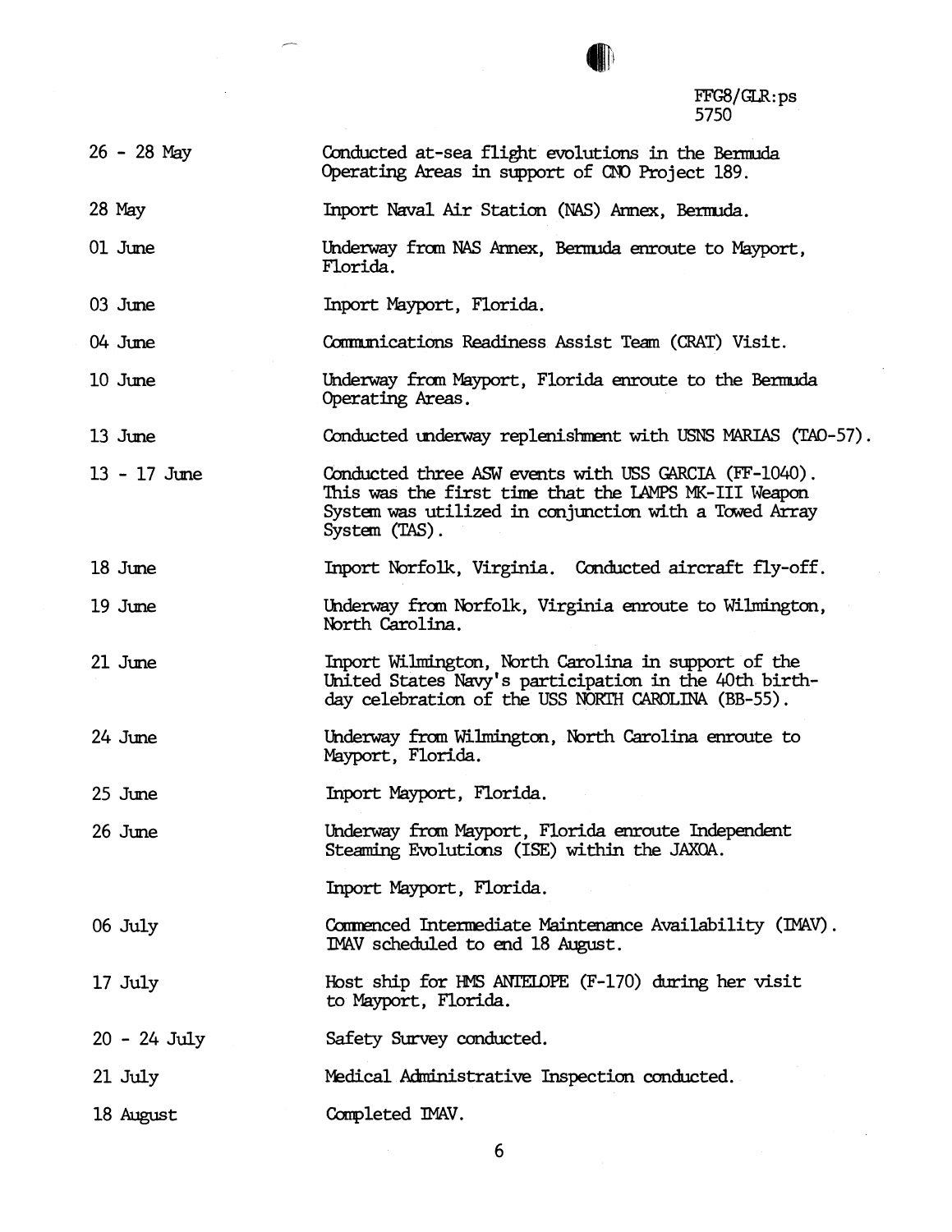20 August

24 August

24 - 26 August

25 August

27 August

15 Septarber

Royal Saudi Arabia Chief of Naval Operations Commodore Mohammed, Awn-Sharaf Al-Barakati visits on board.

Underway fran Mayport, Florida enroute Norfolk, Vir-

Inport Norfolk, Virginia. Commence deperming operations.

Underway fran Norfolk, Virginia **depenning** facility enroute to Mayport, **Florida.** 

Conducted deperming operations.

ginia **depemhg** facility.

28 August Inport Mayport, Florida.

12 September Underway fran Mayport, Florida enroute to Roosevelt Roads, Puerto Rico in support of CNO Project 189.

Inport Roosevelt Roads, Puerto Rico. Brief £uel stop.

16 September Underway from Roosevelt Roads, Puerto Rico enroute to the Atlantic Fleet **Weapons** Training Facility (AFWI'F) Operating **Areas** located off of Saint **Croix,** United States Virgin Islands.

> Conducted two missile firing exercises. Both missile firing exercises evaluated as hits.

17 Septarber Inport Saint **Croix,** United States Virgin Islands.

17 - 20 September Conducted daily LAMPS MK-III flight mission scenarios **on** the **MWE** Underwater Tracking Range (UtR) hile pierside Saint **Croix,** United States Virgin Islands.

20 September Underway from Saint Croix, United States Virgin Islands enroute Roosevelt Roads, Puerto Rico.

Inport Roosevelt Roads, Puerto Rico. Brief fuel stop.

Underway from Roosevelt Roads, Puerto Rico enroute to AUTEC Operating Areas in support of CNO Project 189.

21 - 27 September Conducted LAMPS MK-III mission scenarios on the AUTEC Range.

28 Septarber Inport Freeport, Bahamas. Crew rest and refuel.

30 September Underway from Freeport, Bahamas enroute to AUTEC Operating Areas in support of CNO Project 189.

02 October Completed NPE-III at-sea testing phase of CNO Project 189. MCINERNEY has successfully completed nine months of safe LAMPS MK-111 flight evolutions.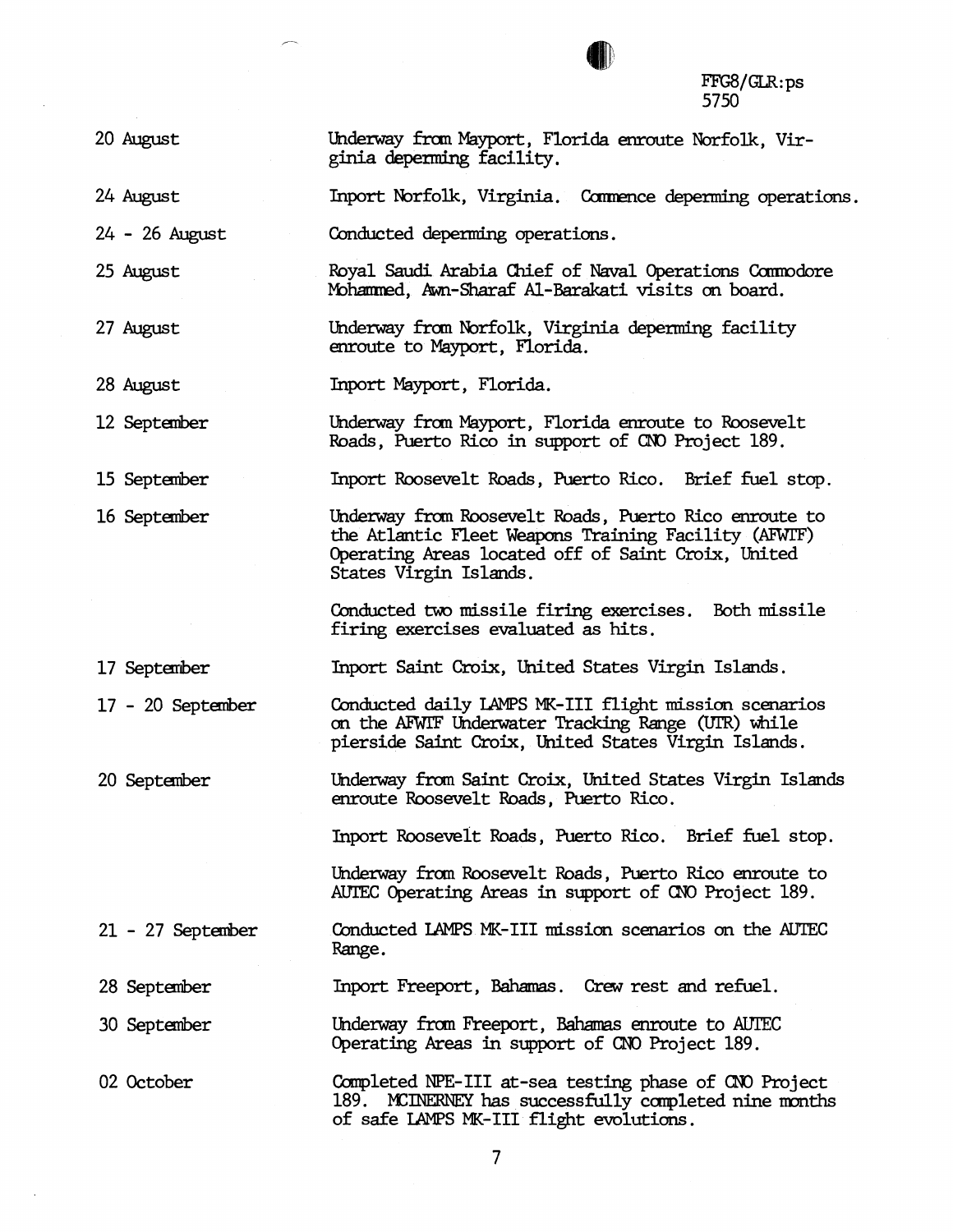03 October

13 October

15 October

15 - 19 October

20 October

Underway from Yorktown, Virginia anchorage enroute to Norfolk, Virginia. Brief £uel stop.

Underway from Mayport, Florida enroute Yorktown, Vir-

Anchored off of Yorktown, Virginia in support of the

LAMPS MK-III aircraft fly-on conducted.

Inport Mayport, Florida.

ginia Bicentennial celebration.

Yorktown Bicentennial celebration.

General visiting cmducted on board.

Inport Norfolk, Virginia. Commence refueling operations and on-load of IAMPS MK-III Air Detachment.

Underway from Norfolk, Virginia enroute to the JAXOA in support of IAMPS MK-III/CNO Project 189 at-sea operations scheduled for 22 - 23 October.

21 October Because of aircraft system malfunctions, operations scheduled for the 22nd and 23rd of October were cancelled. MCINERNEY enroute to Mayport, Florida.

**Inport** Mayport, Florida.

26 October

23 October

Conducted Flight Deck Drainage System Tests to assess the effectiveness of the **RAST** drainage system, flight deck drainage systan **and hangar** door seals.

27 October Underway from Mayport, Florida enroute to the JAXOA in support of CNO Project 189.

28 October Inport Mayport, Florida.

03 November Underway from Mayport, Florida enroute to the Caribbean Operating Areas in support of READEX 1-82.

06 November **MCINERIW** inchops to Cr(: 20.1 and joined up with the **USS JOHN** F. KENNEDY (CV-67) Battle Escort **Group.** 

READEX 1-82 Operations.  $06 - 14$  November

09 November

At 0850 local, while operating in Puerto Rico Operating Area W373A, AFWIF Control notified MCINERNEY that a persarrnel **casualty** had **occurred an** board a AFFTF **service**  craft and requested assistance. At 0918 local, MCINERNEY maneuvered alongside the service craft and HMC man, USN, boarded subject craft to administer medi-<br>cal attention. Seaman cal attention. Seawm USN, **was** treated for

8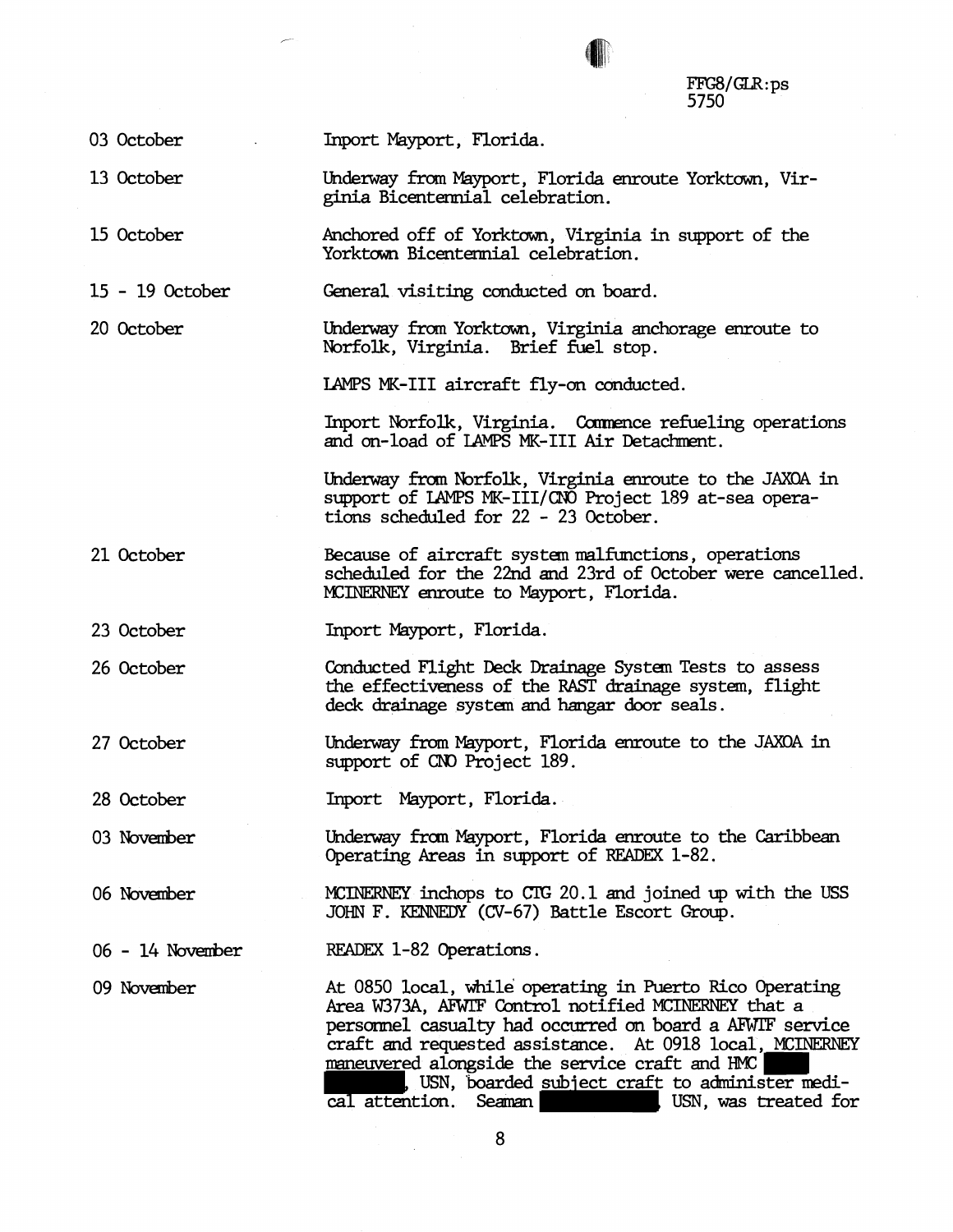possible shock and cmcussim and **was** subsequently transferred to MCINERNEY via litter and medevaced to *the* Naval Station Regional Medical Center, Roosevelt Roads, Puerto Rico. This was the first Search and Rescue (SAR) mission ever conducted by embarked LAMPS MK-III SH-60B aircraft. 10 November Inport Roosevelt Roads, Puerto Rico. Brief fuel stop. 11 November Underway from Roosevelt Roads, Puerto Rico enroute to rejoin READEX 1-82. 12 November Vice Admiral Cox, Royal Navy, and two staff officers visit on board. 14 November Participation in READEX 1-82 completed. Outchop to CIU 040.3.1 and resumed at-sea operations on the AFWIF ranges in support of **OD** Project 189. 14 - 18 November LAMPS MK-111 flight mission scenarios are conducted daily on the AFWIF Underwater Tracking Range (UIR). 16 November **Inport** Saint **Croix,** United States Virgin Islands. The Honorable George Sawyer, Assistant Secretary of the Navy for Shipbuilding and Logistics visits on board. 18 November Underway £ran Saint Croix, United States Virgin Islands enroute to Roosevelt Roads, Puerto Rico. Inport Roosevelt Roads, Puerto Rico. Brief fuel stop. Underway £ran Roosevelt Roads, Puerto Rico enroute to *the* Western Atlantic in support of **CNO** Project 189.  $19 - 22$  November Conducted daily LAMPS MK-III flight mission scenarios in support of **CNO** Project 189. 23 November Inport Mayport, Florida. 30 November Members of the House Appropriations Committee Survey and Investigative staff an board to discuss LAMPS MK-I11 related matters. 04 December Underway from myport, Florida enroute to the **Canadian**  Operating *Areas,* Nova Scotia, **Canada.**  During the late evening, sea state conditions increase to a low condition five. 06 December Discovered **numerous** superstructure cracks. 07 December Inport Newport, Rhode Island. Brief fuel stop. Following investigaticm of superstructure cracks, it was decided to cancel scheduled LAMPS MK-I11 North Atlantic